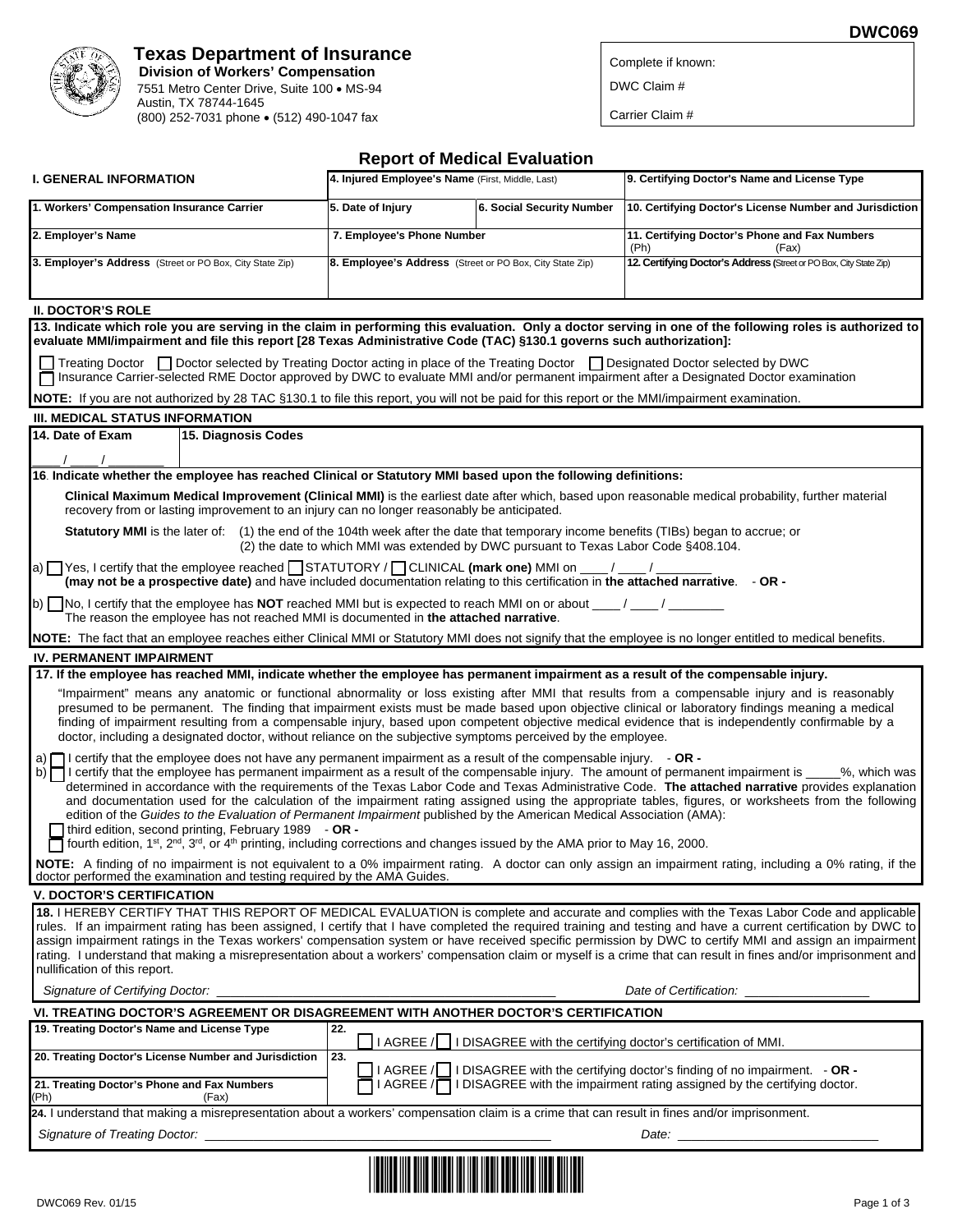# **Frequently Asked Questions Report of Medical Evaluation (DWC Form-069)**

## **INSTRUCTIONS FOR DOCTORS:**

#### **Who can file the DWC Form-069?**

- *Treating Doctor***:** Doctor chosen by the employee who is primarily responsible for employee's injury-related health care.
- *Doctor Selected by Treating Doctor:* Doctor selected by the treating doctor to evaluate permanent impairment and Maximum Medical Improvement (MMI). This doctor acts in the place of the treating doctor. Such a doctor must be selected if the treating doctor is not authorized to certify MMI or assign an impairment rating in those cases in which the employee has permanent impairment. An authorized treating doctor may also choose to select another doctor to perform the evaluation/certification.
- *Designated Doctor***:** Doctor selected by the Texas Department of Insurance, Division of Workers' Compensation (DWC) to resolve a question over MMI or permanent impairment.
- *Insurance Carrier-Selected RME Doctor:* Doctor selected by the insurance carrier to evaluate MMI and/or permanent impairment. An insurance carrier-selected Required Medical Examination (RME) Doctor is only authorized to certify MMI, evaluate permanent impairment, and assign an impairment rating when specifically approved by DWC prior to the examination and only after a designated doctor has completed the same.

**AUTHORIZATION:** In addition to the requirement of acting in an eligible role, 28 Texas Administrative Code §130.1 provides the following requirements:

- *Employee has permanent impairment:* Only a doctor certified by DWC to assign impairment ratings or who receives specific permission by exception granted by DWC is authorized to certify MMI and to assign an impairment rating.
- *Employee does not have permanent impairment:* A doctor not certified or exempted from certification by DWC is only authorized to determine whether an employee has permanent impairment and, in the event that the employee has no impairment, certify MMI.

### **INVALID CERTIFICATION: Certification by a doctor who is not authorized is invalid.**

### **Under what circumstances and when am I required to file the DWC Form-069?**

If the employee has reached MMI, you must file the DWC Form-069 no later than the seventh working day after the later of: (a) date of the certifying examination; or (b) receipt of all medical information necessary to certify MMI. Only a Designated Doctor is subject to this requirement if the employee has not reached MMI.

## **Where do I file the form?**

The DWC Form-069 and required narrative shall be filed with:

- the insurance carrier;
- the treating doctor (if a doctor other than the treating doctor files the report);
- DWC;
- injured employee; and
- injured employee's representative (if any).

The report must be filed by facsimile or electronic transmission unless an exception applies. The specific requirements are shown below. **To file this form with DWC, fax to (512) 490-1047**.

|                                                                                                       | <b>Insurance Carrier</b> | <b>Treating Doctor</b><br><b>DWC</b>                                                                | Injured Employee<br>Injured Employee's Representative                                               |
|-------------------------------------------------------------------------------------------------------|--------------------------|-----------------------------------------------------------------------------------------------------|-----------------------------------------------------------------------------------------------------|
| <b>Designated Doctor</b>                                                                              | fax or e-mail            | fax or e-mail                                                                                       | fax or e-mail unless recipient has not<br>provided these numbers; then by other<br>verifiable means |
| <b>Treating Doctor</b><br>Doctor Selected by Treating Doctor<br>Insurance Carrier-Selected RME Doctor | fax or e-mail            | fax or e-mail unless recipient has<br>not provided these numbers; then<br>by other verifiable means | fax or e-mail unless recipient has not<br>provided these numbers; then by other<br>verifiable means |

### **Do I have to maintain documentation regarding the examination and report?**

The certifying doctor must maintain the original copy of the report and narrative and documentation of the following:

- date of the examination;
- date any medical records necessary to make the certification of MMI were received, and from whom the medical records were received; and
- date, addresses, and means of delivery that required reports were transmitted or mailed by the certifying doctor.

#### **Where can I find more information about the Report of Medical Evaluation?**

See 28 TAC §130.1 through §130.4 and §130.6 for the complete requirements regarding the filing of this report, including required documentation. The complete text of these rules is available on the Texas Department of Insurance website at www.tdi.texas.gov/wc/rules/index.html. If you have additional questions, call 1-800-372-7713, Option #3.